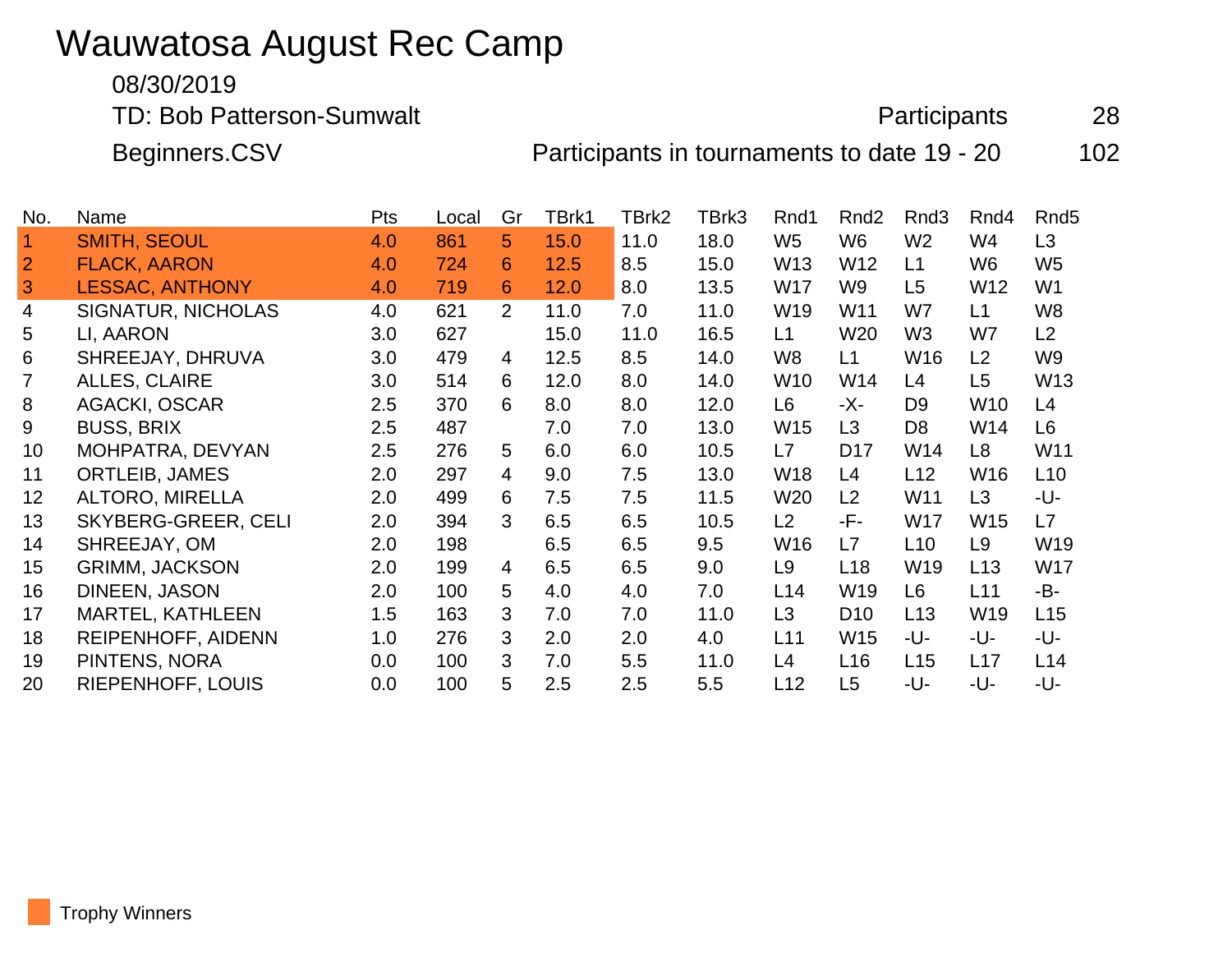#### Intermediate.CSV

Individual Standings

| No. Name |                          |         |                                                          |  |                                                |  |  |  |  |  | Pts Local Gr TBrk1 TBrk2 TBrk3 Rnd1 Rnd Rnd Rnd Rnd Rnd Rnd Rnd Rnd Rnd 10 |
|----------|--------------------------|---------|----------------------------------------------------------|--|------------------------------------------------|--|--|--|--|--|----------------------------------------------------------------------------|
|          | 1 BRUNOW, ZACH           |         | 8.0 1080 6 45.5 30.5 50.5 L5 W8 W2 W7 W3 W4 W6 W5 W2 L3  |  |                                                |  |  |  |  |  |                                                                            |
|          | 2 Patterson-Sumwalt, Bob |         | 7.0 1154 A 43.5 27.5 45.5 -U- W6 L1 W4 W5 W7 W8 W3 L1 W4 |  |                                                |  |  |  |  |  |                                                                            |
|          | 3 SANDERS, JACK          |         | 6.5 980 6 43.0 27.0 45.0 -U- W7 D5 W8 L1 W6 W4 L2 W5 W1  |  |                                                |  |  |  |  |  |                                                                            |
|          | 4 BRUNOW, MARISSA        |         | 5.0 820 4 28.0 28.0 47.5 W8 L5 W7 L2 W6 L1 L3 W7 W8 L2   |  |                                                |  |  |  |  |  |                                                                            |
|          | 5 EMONS, RHETT           |         | 4.0 740 8 38.5 33.5 54.5 W1 W4 D3 L6 L2 W8 D7 L1 L3 L6   |  |                                                |  |  |  |  |  |                                                                            |
|          | 6 HANSON, SAWYER         | $3.5 -$ | 669                                                      |  | 4 30.0 26.0 45.5 D7 L2 W8 W5 L4 L3 L1 L8 L7 W5 |  |  |  |  |  |                                                                            |
|          | 7 JOHNSON, NOAH          |         | $3.0$ 743                                                |  | 4 32.0 28.0 47.5 D6 L3 L4 L1 W8 L2 D5 L4 W6 L8 |  |  |  |  |  |                                                                            |
|          | 8 KRETLOW, JOSEPH        |         | 2.0 773 34.0 28.0 49.5 L4 L1 L6 L3 L7 L5 L2 W6 L4 W7     |  |                                                |  |  |  |  |  |                                                                            |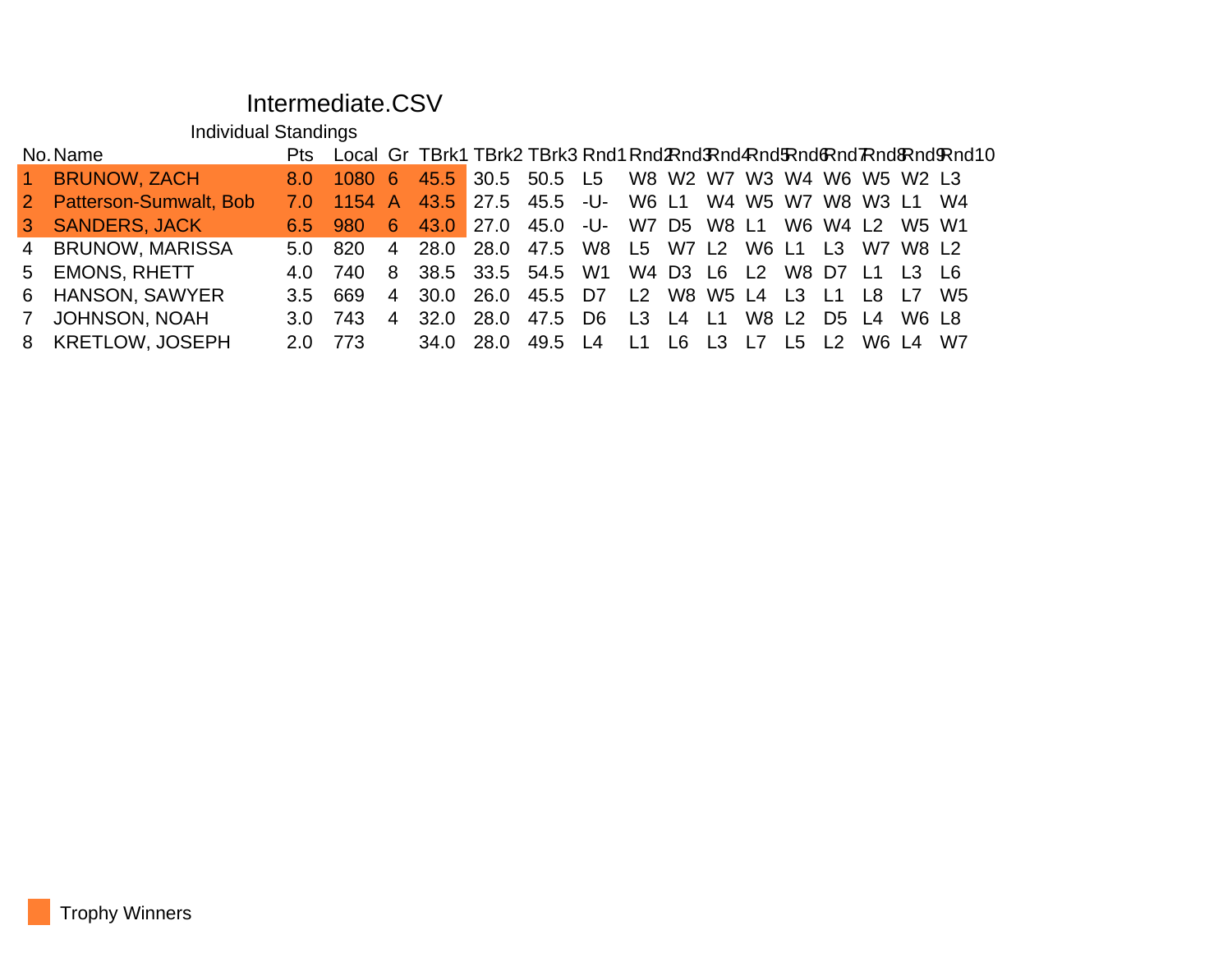## Beginners Teams.CSV

Team Standings

| Plc            | Name (Players: Top 4 used)     | Score | Med | Solk | SBx2 | Cum  |
|----------------|--------------------------------|-------|-----|------|------|------|
|                |                                |       |     |      |      |      |
|                | GERMmi(1)                      | 4.0   | 7.0 | 11.0 | 14.0 | 13.0 |
|                | SIGNATUR, NICHOLAS (4.0,621)   |       |     |      |      |      |
| $\overline{2}$ | STORfo (1)                     | 3.0   | 8.5 | 14.0 | 12.0 | 9.0  |
|                | SHREEJAY, DHRUVA (3.0,479)     |       |     |      |      |      |
| 3              | HOME(1)                        | 3.0   | 8.0 | 14.0 | 14.0 | 10.0 |
|                | <b>ALLES, CLAIRE (3.0,514)</b> |       |     |      |      |      |
| 4              | Nicole (1)                     | 2.0   | 6.5 | 9.5  | 3.0  | 6.0  |
|                | SHREEJAY, OM (2.0,198)         |       |     |      |      |      |